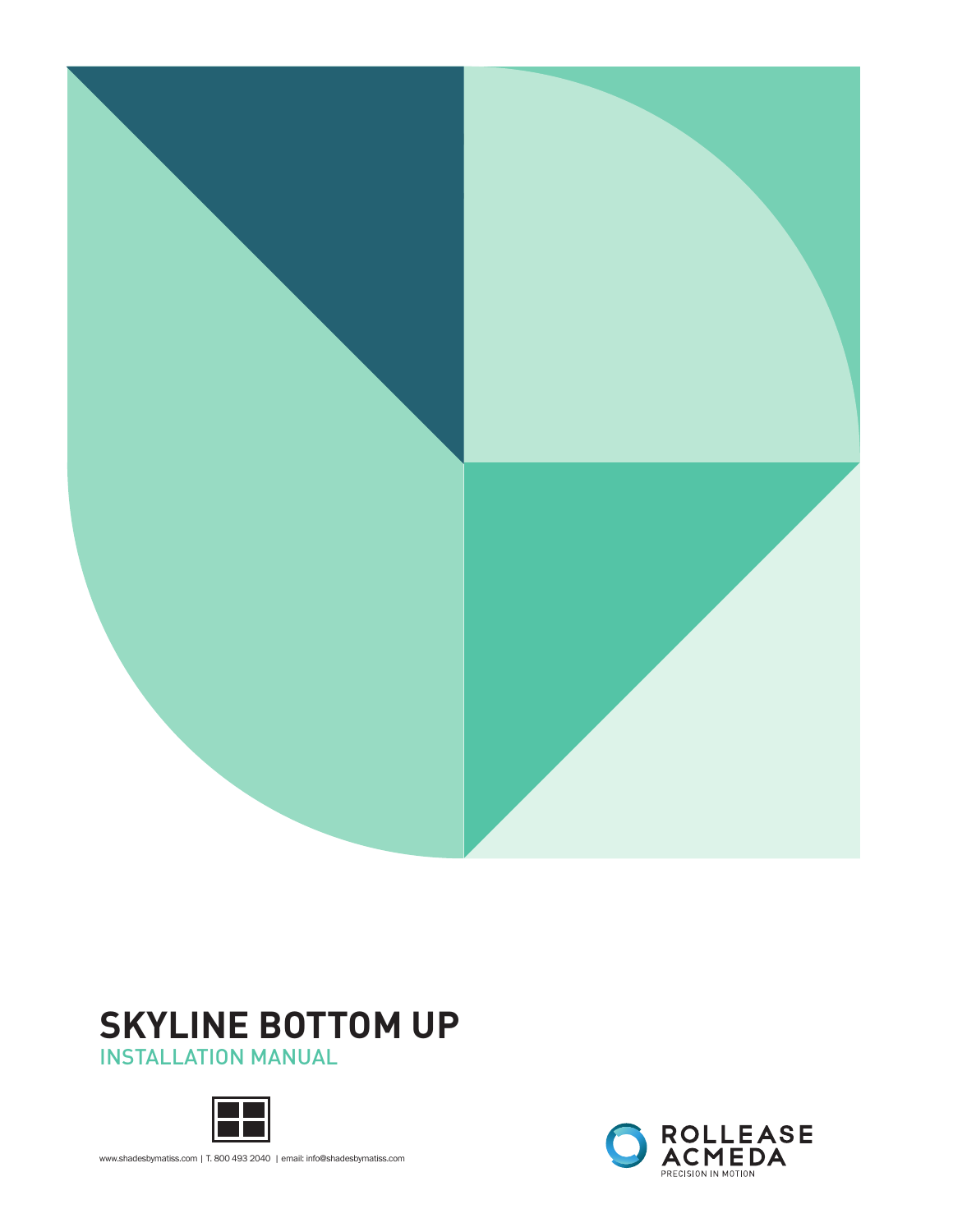# **CONTENTS**

## **SECTION A | ITEMS REQUIRED**

ASSEMBLY PARTS3

### **SECTION B** | INSTALLATION

| <b>TION C   TROUBLESHOOTING</b> |  |
|---------------------------------|--|

| <b>TROURLESHOOTIN</b><br>`INI<br>≀ רז ר |  |
|-----------------------------------------|--|

#### **DISCLAIMER**

SEC<sub>1</sub>

#### INTRODUCTION

This Installation manual for Skyline Bottom Up has been produced by Rollease Acmeda to supply the necessary information for the safe and correct installation of Skyline Bottom Up.

#### DISCLAIMER

Rollease Acmeda has used reasonable care in preparing the information included in this document, but makes no representations or warranties as to the completeness or accuracy of the information. Information is supplied upon the condition that the persons receiving the information will make their own determination as to its suitability for their purposes prior to use. Rollease Acmeda assumes no liability whatsoever for any damages incurred by you resulting from errors in or omissions from the information included herein. Rollease Acmeda reserves the right to make changes without further notice to any products to improve reliability, function or design.

#### COPYRIGHT

COPYRIGHT © ROLLEASE ACMEDA

All rights are reserved. No part of this document may be reproduced or utilised in any means, by any means, electronic or mechanical including photocopying, recordings, or by any information storage or retrieval system, without the express permission from Rollease Acmeda.





3

7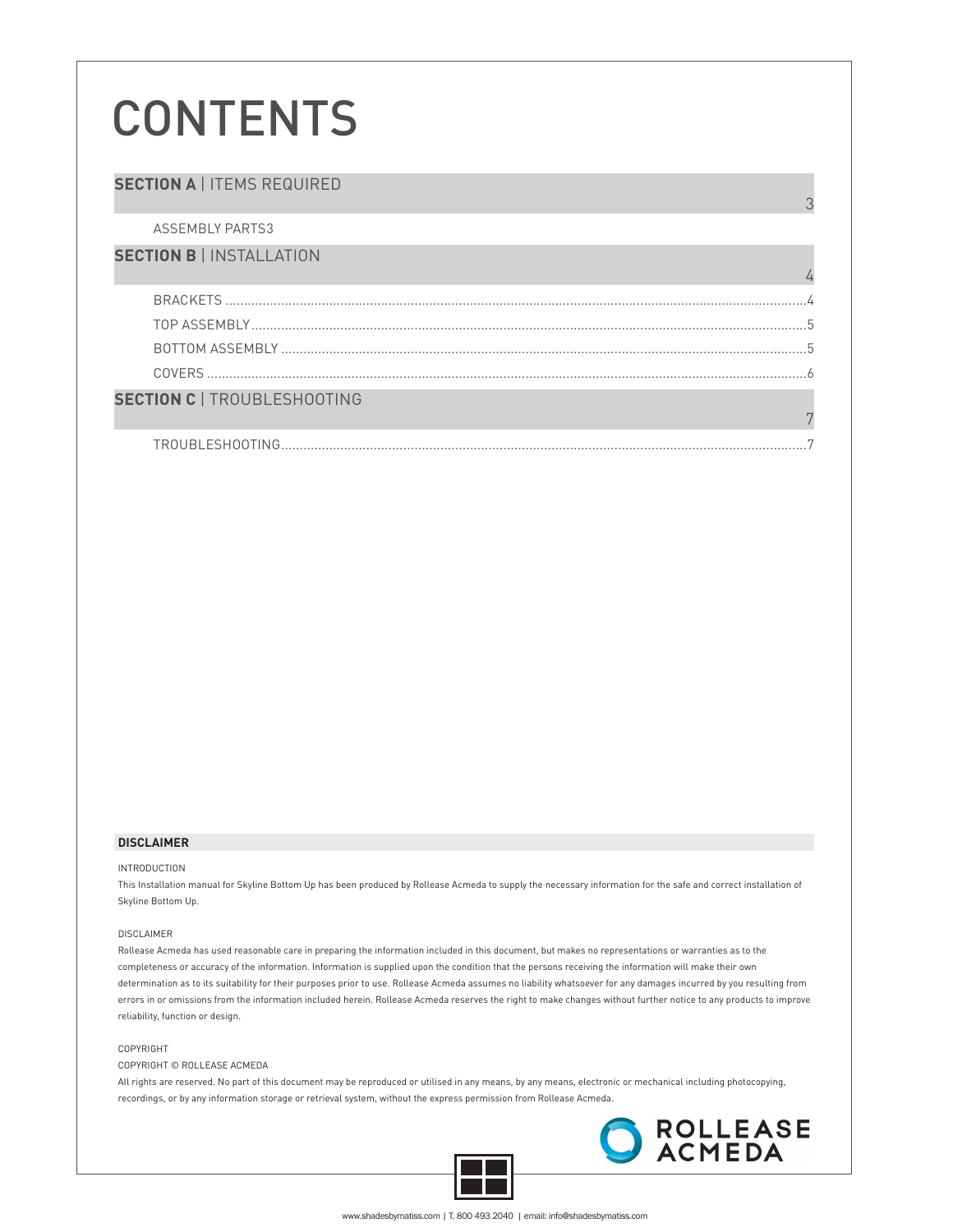## **ASSEMBLY PARTS**



### SYSTEM INDEX:

- 1. Skyline Fascia
- 2. Skyline Bracket
- 3. Skyline Bracket Cover
- 4. Top Tube & Control Assembly
- 5. Bottom Tube & Rail Assembly
- 6. Skyline Chain Diverter (3" Fascia Brackets only, clutch control option only)
- 7. Skyline Adaptor

Skyline Bottom Up Installation Manual | October 2018 | November 2018 | Page. 3 2018 ©Copyright All Rights Reserved Rollease Acmeda

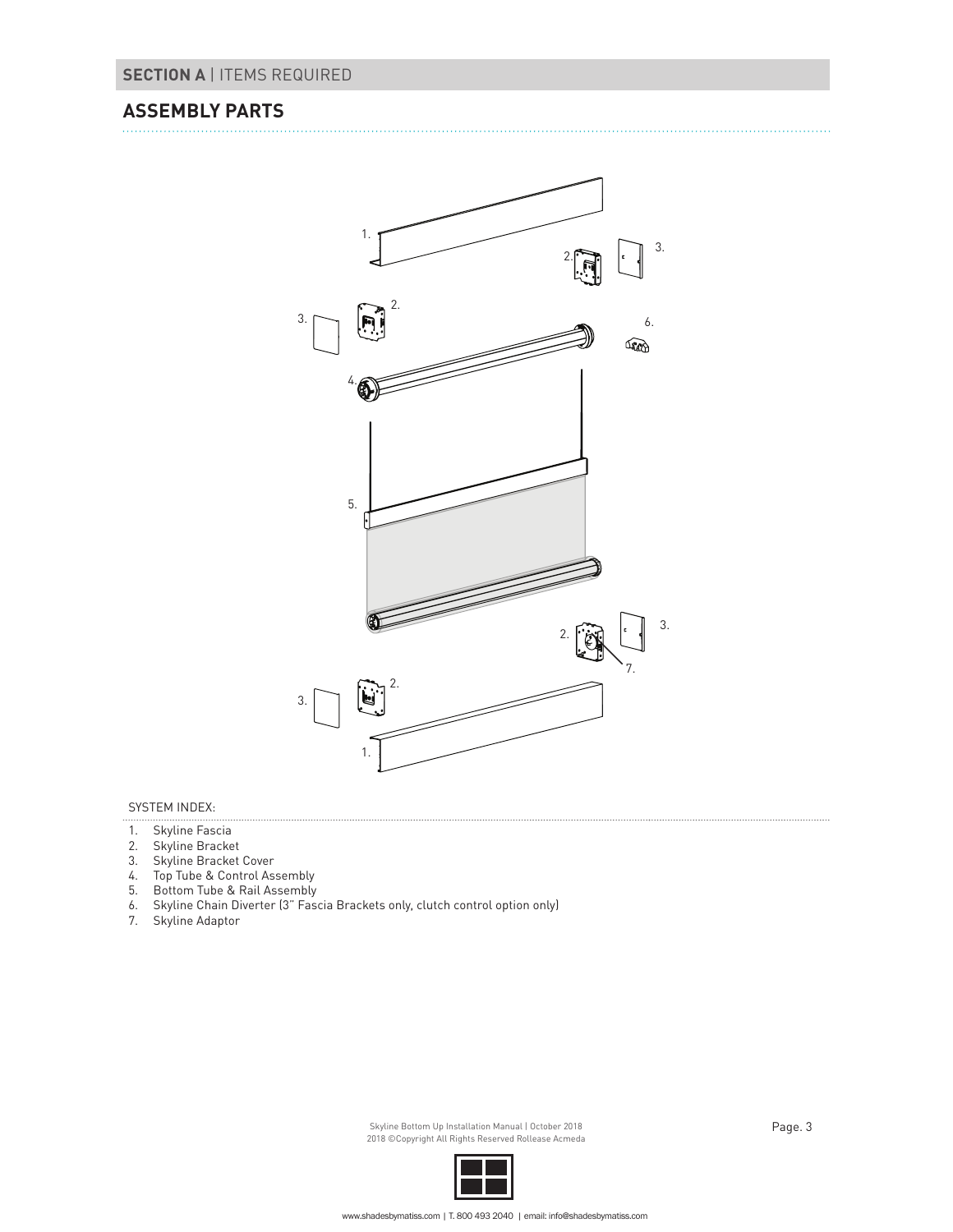## **BRACKETS**

STEP 1. - ATTACH BRACKETS TO WALL/CEILING



STEP 2. - ENSURE STRAIGHT ALIGNMENT

Ensure brackets are in line.





Page. 4 Skyline Bottom Up Installation Manual | October 2018<br>2018 ©Copyright All Rights Reserved Rollease Acmeda



. . . . . . . . . . . . . . . . . . .

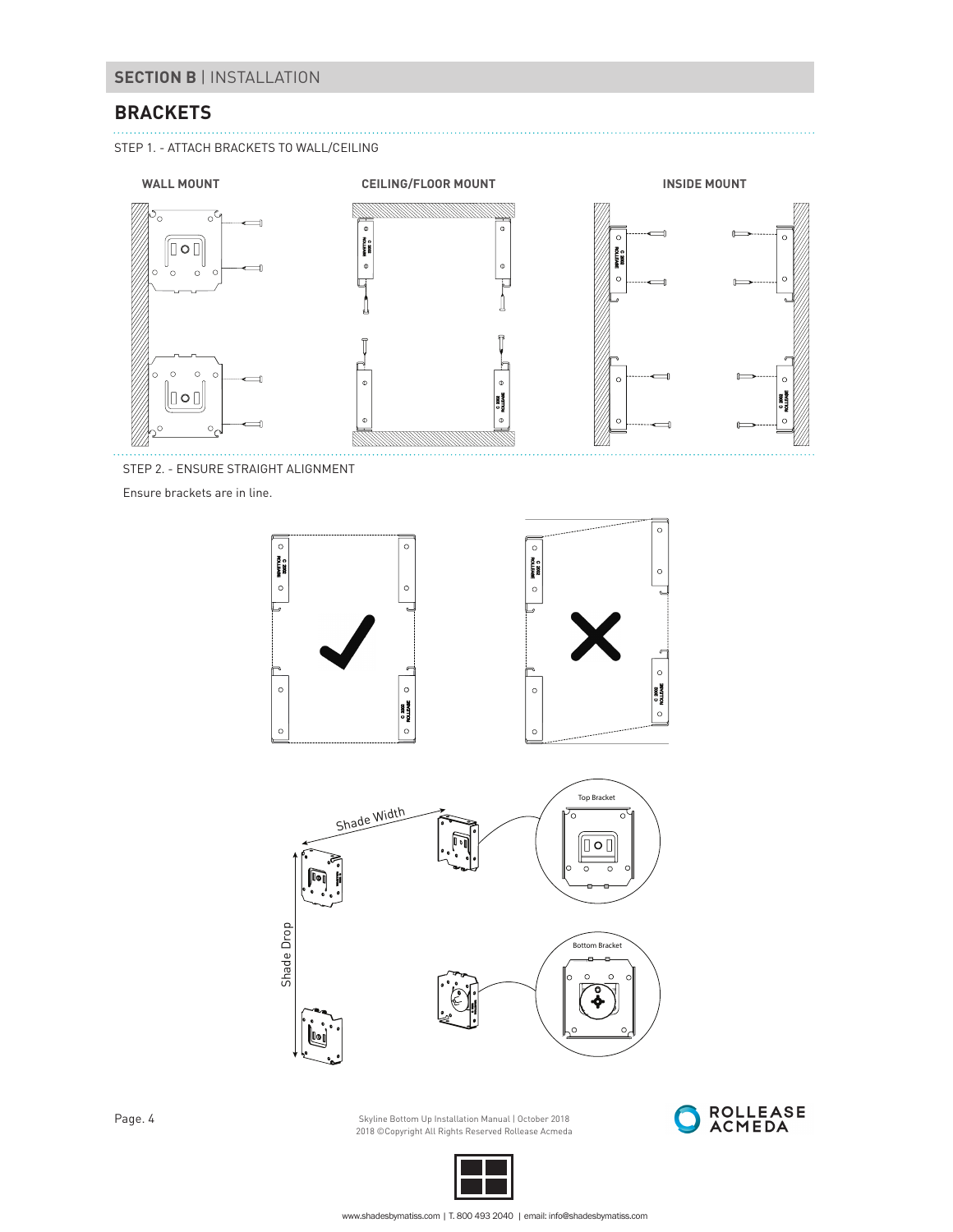# **TOP ASSEMBLY**

STEP 1. - LOCK CONTROL HOOKS TO THE BRACKET

Ensure that the Control hooks are locked to the bracket.

STEP 2. - SWING PIN END INTO THE BRACKET

Swing the Pin End into the bracket.





## **BOTTOM ASSEMBLY**

STEP 1. - PRE-TENSION BOOSTER

Use Booster pre-tension tool to pre-tension the Booster with clockwise rotations.



## STEP 2. - ATTACH BOTTOM ASSEMBLY STEP 3. - ATTACH CORD

Attach bottom assembly to the bottom brackets (spring side first). Wrench is used to keep tension in the spring while installing the bottom assembly to brackets.



Attach cord to the spools by tying a knot.



Skyline Bottom Up Installation Manual | October 2018<br>2018 ©Copyright All Righ<u>ts Reserved Ro</u>llease Acmeda 2018 ©Copyright All Rights Reserved

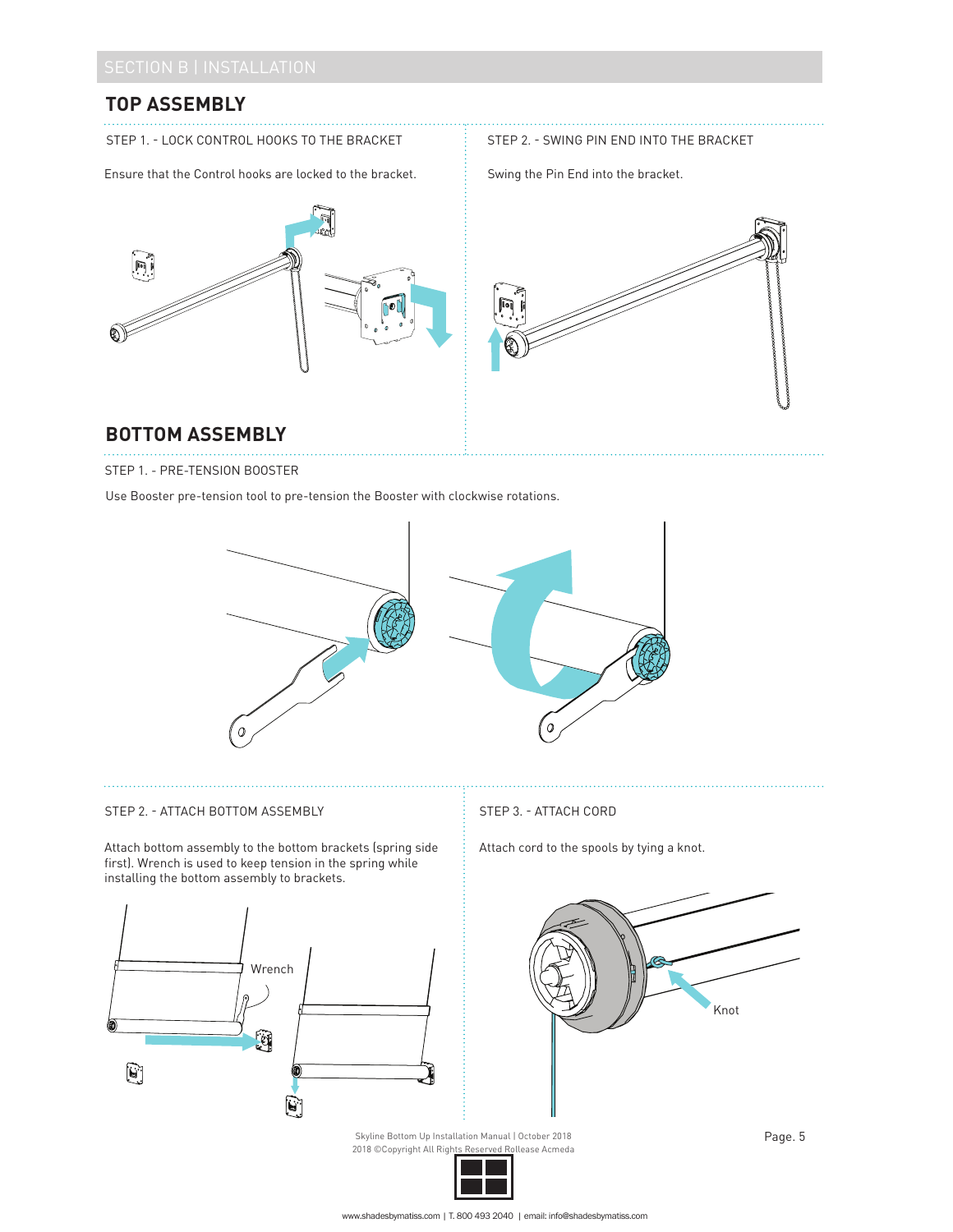## STEP 4. - ADJUST CORD GUIDES

Adjust the cord guides so that the cords are vertical.





STEP 5. - ATTACH RAIL SEAL

Cut rail seal in 2 places to suit cord location.



# **COVERS**

STEP 6. - ATTACH FASCIA AND BRACKET COVERS



Page. 6 Skyline Bottom Up Installation Manual | October 2018 2018 ©Copyright All Rights Reserved Rollease Acmeda





www.shadesbymatiss.com | T. 800 493 2040 | email: info@shadesbymatiss.com